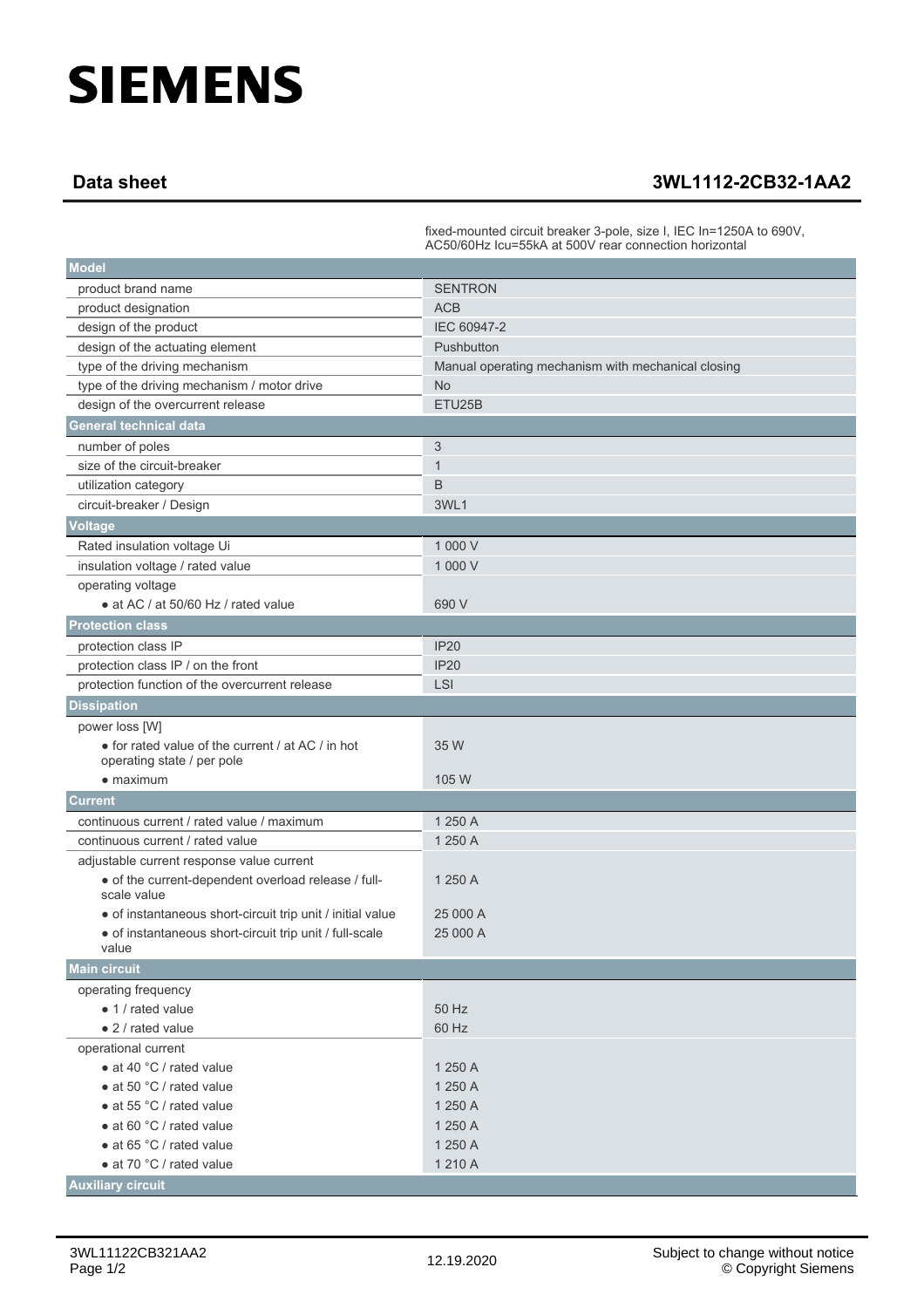| number of NC contacts / for auxiliary contacts                                                                                                                               | $\overline{2}$                       |
|------------------------------------------------------------------------------------------------------------------------------------------------------------------------------|--------------------------------------|
| number of NO contacts / for auxiliary contacts                                                                                                                               | $\overline{2}$                       |
| <b>Suitability</b>                                                                                                                                                           |                                      |
| suitability for use                                                                                                                                                          | Plant / motor protection             |
| <b>Adjustable parameters</b>                                                                                                                                                 |                                      |
| adjustable current response value current / of the current-<br>dependent overload release / initial value                                                                    | 500 A                                |
| <b>Product details</b>                                                                                                                                                       |                                      |
| product component                                                                                                                                                            |                                      |
| • trip indicator                                                                                                                                                             | Yes                                  |
| • voltage trigger                                                                                                                                                            | <b>No</b>                            |
| • undervoltage release                                                                                                                                                       | <b>No</b>                            |
| design of the auxiliary switch                                                                                                                                               | $2 NO + 2 NC$                        |
| product extension / optional / motor drive                                                                                                                                   | Yes                                  |
| <b>Product function</b>                                                                                                                                                      |                                      |
| product function                                                                                                                                                             |                                      |
| • grounding protection                                                                                                                                                       | <b>No</b>                            |
| • phase failure detection                                                                                                                                                    | Yes                                  |
| <b>Display and operation</b>                                                                                                                                                 |                                      |
| display version                                                                                                                                                              | without display                      |
| <b>Short circuit</b>                                                                                                                                                         |                                      |
| breaking capacity operating short-circuit current (Ics)                                                                                                                      |                                      |
| $\bullet$ at 415 V / rated value                                                                                                                                             | 55 kA                                |
| $\bullet$ at 500 V / rated value                                                                                                                                             | 55 kA                                |
| • at 690 V / rated value                                                                                                                                                     | 42 kA                                |
| • breaking capacity maximum short-circuit current<br>(Icu) / at 415 V / rated value                                                                                          | 55 kA                                |
| • breaking capacity maximum short-circuit current<br>(Icu) / at 500 V / rated value                                                                                          | 55 kA                                |
| • breaking capacity maximum short-circuit current<br>(Icu) / at 690 V / rated value                                                                                          | 42 kA                                |
| <b>Connections</b>                                                                                                                                                           |                                      |
| arrangement of electrical connectors / for main current                                                                                                                      | Main connection rear side horizontal |
| circuit<br>type of electrical connection / for main current circuit                                                                                                          | busbar connection                    |
| <b>Mechanical Design</b>                                                                                                                                                     |                                      |
|                                                                                                                                                                              |                                      |
| height<br>width                                                                                                                                                              | 439.5 mm<br>320 mm                   |
| depth                                                                                                                                                                        | 337 mm                               |
| fastening method                                                                                                                                                             | fixed mounting                       |
| <b>Environmental conditions</b>                                                                                                                                              |                                      |
|                                                                                                                                                                              |                                      |
| ambient temperature / during operation<br>$\bullet$ minimum                                                                                                                  | $-20 °C$                             |
| $\bullet$ maximum                                                                                                                                                            | 70 °C                                |
| ambient temperature / during storage                                                                                                                                         |                                      |
| $\bullet$ minimum                                                                                                                                                            | $-40$ °C                             |
| $\bullet$ maximum                                                                                                                                                            | 70 °C                                |
| <b>Certificates</b>                                                                                                                                                          |                                      |
| reference code                                                                                                                                                               |                                      |
|                                                                                                                                                                              | Q                                    |
| $\bullet$ acc. to DIN EN 61346-2<br>• acc. to IEC 81346-2                                                                                                                    | Q                                    |
| <b>Further information</b>                                                                                                                                                   |                                      |
| Industry Mall (Online ordering system)                                                                                                                                       |                                      |
| https://mall.industry.siemens.com/mall/en/en/Catalog/product?mlfb=3WL1112-2CB32-1AA2                                                                                         |                                      |
| Service&Support (Manuals, Certificates, Characteristics, FAQs,)                                                                                                              |                                      |
| https://support.industry.siemens.com/cs/ww/en/ps/3WL1112-2CB32-1AA2                                                                                                          |                                      |
| Image database (product images, 2D dimension drawings, 3D models, device circuit diagrams, )<br>http://www.automation.siemens.com/bilddb/cax_en.aspx?mlfb=3WL1112-2CB32-1AA2 |                                      |
| <b>Tender specifications</b>                                                                                                                                                 |                                      |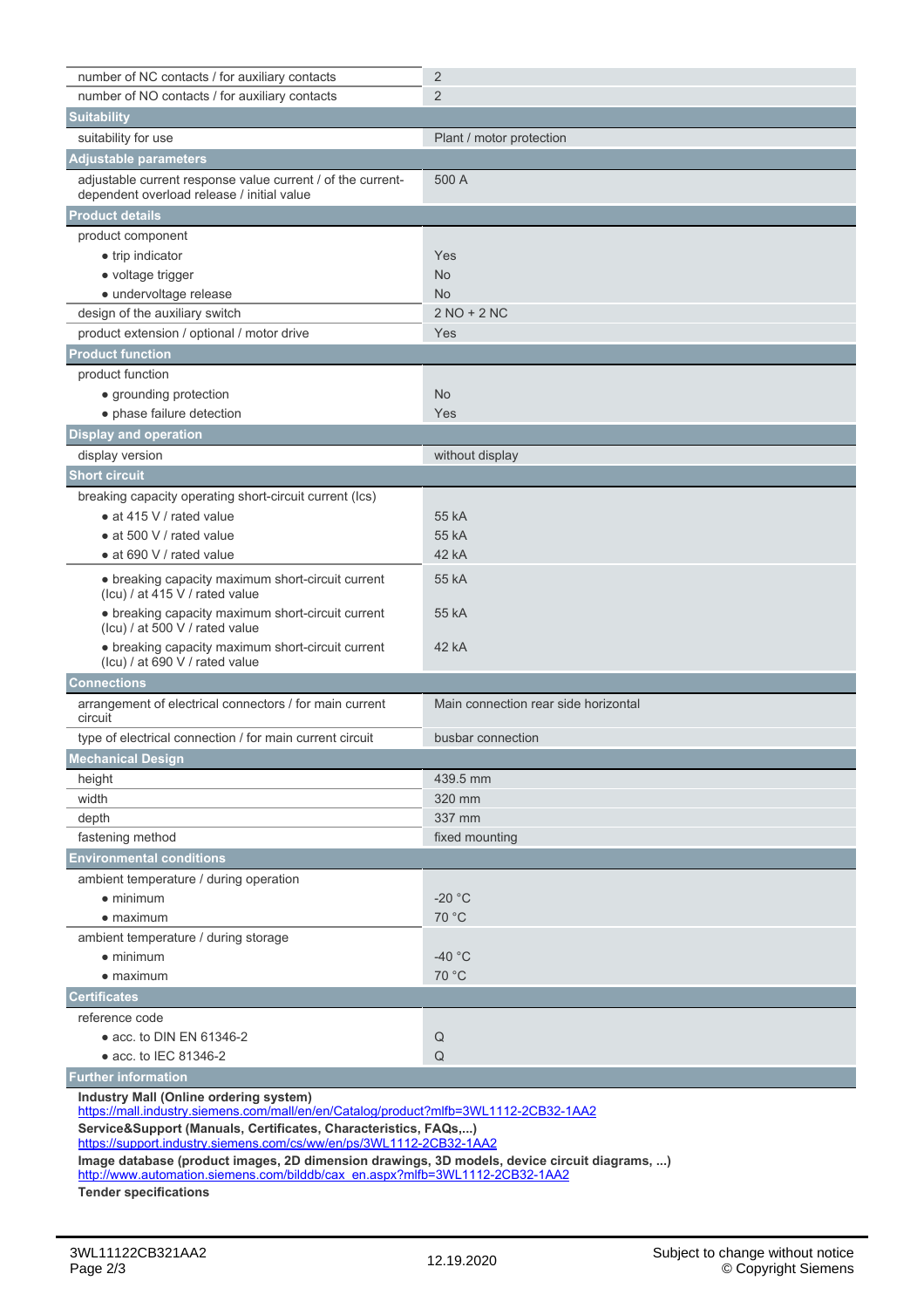